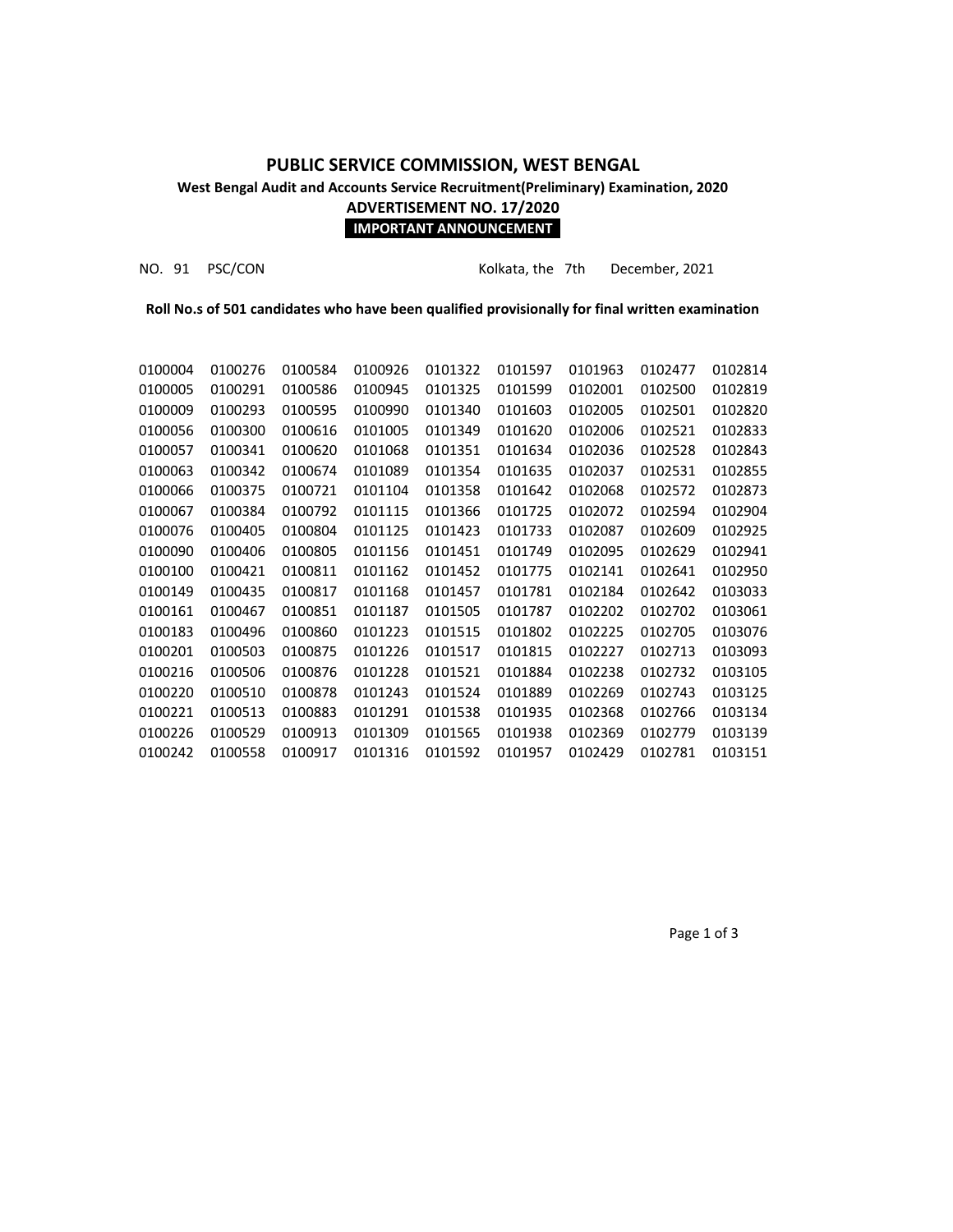## **PUBLIC SERVICE COMMISSION, WEST BENGAL West Bengal Audit and Accounts Service Recruitment(Preliminary) Examination, 2020 ADVERTISEMENT NO. 17/2020**

### **IMPORTANT ANNOUNCEMENT**

NO. 91 PSC/CON Kolkata, the 7th December, 2021

**Roll No.s of 501 candidates who have been qualified provisionally for final written examination**

| 0103168 | 0103537 | 0103835 | 0104143 | 0104504 | 0104831 | 0105211 | 0105555 | 0105900 |
|---------|---------|---------|---------|---------|---------|---------|---------|---------|
| 0103191 | 0103550 | 0103848 | 0104149 | 0104507 | 0104833 | 0105227 | 0105568 | 0105904 |
| 0103195 | 0103586 | 0103860 | 0104179 | 0104514 | 0104877 | 0105230 | 0105593 | 0105919 |
| 0103243 | 0103601 | 0103869 | 0104186 | 0104530 | 0104887 | 0105242 | 0105608 | 0105923 |
| 0103254 | 0103605 | 0103894 | 0104197 | 0104540 | 0104911 | 0105276 | 0105609 | 0105945 |
| 0103282 | 0103617 | 0103903 | 0104223 | 0104542 | 0104923 | 0105289 | 0105632 | 0105947 |
| 0103296 | 0103628 | 0103927 | 0104225 | 0104600 | 0104968 | 0105311 | 0105638 | 0106002 |
| 0103299 | 0103636 | 0103939 | 0104246 | 0104601 | 0104975 | 0105316 | 0105657 | 0106032 |
| 0103352 | 0103643 | 0103949 | 0104255 | 0104616 | 0104991 | 0105332 | 0105665 | 0106065 |
| 0103380 | 0103668 | 0103971 | 0104273 | 0104618 | 0104998 | 0105349 | 0105670 | 0106082 |
| 0103401 | 0103687 | 0103996 | 0104278 | 0104630 | 0105065 | 0105351 | 0105688 | 0106089 |
| 0103407 | 0103691 | 0104017 | 0104321 | 0104640 | 0105069 | 0105379 | 0105726 | 0106095 |
| 0103411 | 0103709 | 0104029 | 0104335 | 0104642 | 0105078 | 0105399 | 0105757 | 0106098 |
| 0103414 | 0103737 | 0104037 | 0104339 | 0104719 | 0105081 | 0105404 | 0105758 | 0106122 |
| 0103421 | 0103760 | 0104069 | 0104359 | 0104735 | 0105097 | 0105476 | 0105770 | 0106126 |
| 0103425 | 0103764 | 0104084 | 0104370 | 0104756 | 0105101 | 0105480 | 0105795 | 0106145 |
| 0103456 | 0103767 | 0104091 | 0104376 | 0104760 | 0105127 | 0105481 | 0105823 | 0106159 |
| 0103483 | 0103776 | 0104094 | 0104418 | 0104793 | 0105162 | 0105486 | 0105829 | 0106177 |
| 0103485 | 0103817 | 0104096 | 0104431 | 0104820 | 0105168 | 0105489 | 0105878 | 0106182 |
| 0103500 | 0103833 | 0104130 | 0104488 | 0104824 | 0105192 | 0105505 | 0105879 | 0106224 |
|         |         |         |         |         |         |         |         |         |

Page 2 of 3